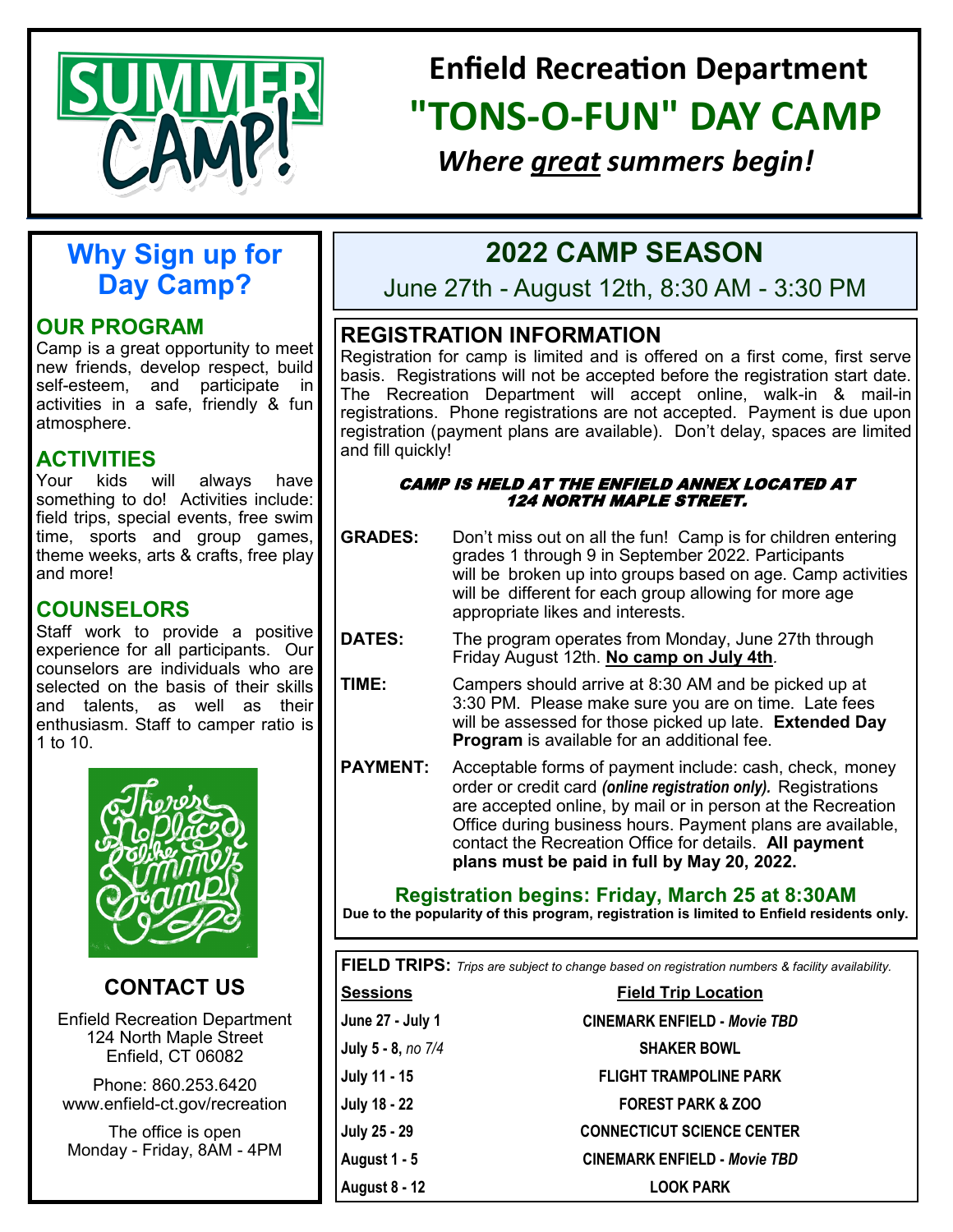# Additional Camp Information...

## EXTENDED DAY PROGRAM

A great option for parents who work, TONS-O-FUN Camp offers a fun and safe Extended Day program from 7:30-8:30AM and 3:30-5:30PM for an additional fee. Extended Day includes supervised and partially structured activities, including arts and crafts, games and sports.

One fee gives participants access to both morning and afternoon extended care. Parents can flex use of the program daily based on their needs. Come early, stay late or do both. It's up to you! Participants must be registered in advance by the week to participate. Please note that there will be a minimum number of campers required for each session to run extended camp hours.

It is highly recommended that parents pack an extra snack and drink for children who participate in the Extended Day program.

All arrival and dismissal policies apply to the Extended Care program. Parents must sign in and sign out participants with photo ID and must be listed on the pick-up authorization section of the registration form.

PLEASE NOTE: You can only register your child for extended day if they are registered for camp. If your child is on a waiting list for camp, please do not register them for extended day.

## THE TONS-O-FUN DIFFERENCE...

### **For Campers:**

- Sports, games and crafts
- Daily swim time (except field trip days)
- Special events and guests
- Weekly field trips to popular attractions
- A huge gymnasium and athletic fields
- Shaded picnic grove
- Air conditioned classrooms

## **For Parents:**

- Staff trained in CPR, First Aid, Epi Pen administration and Medicine Administration
- Extended Day program
- Flexible payment plans
- Convenient parking for drop off and pick up

### **Safety is always our #1 priority!**

## WANT MORE INFORMATION?

Greetings from Camp…

As you review our 2022 Summer Camp brochure, we hope that you are becoming as excited as we are for this year's camp season! With registration beginning on **Friday, March 25th,** staff will be anxiously awaiting your child's registration. While registrations come rolling in, staff are busy planning games, arts and crafts, field trips, special events and more!

Regardless if your child is a seasoned TOF camper, or you are considering our program for the first time, I understand, as a mom, that your child's happiness and safety are your top priorities when choosing a summer camp. As you decide if camp is the right fit for your child, please know my staff and I are available to answer any question, big or small, you have about camp. Additional information regarding camp can be found online at *www.enfield-ct.gov/ recreation* in our comprehensive *Camper & Parent Handbook.*

We hope that our program lineup will have your child counting down the days until camp begins! We can't wait to see them this summer!

Sincerely,

Alison Alberghini Recreation Manager

# MAKE IT A GREAT SUMMER!!!

So staff can ensure that your child has an amazing experience at camp, please make sure we have all pertinent information regarding your child on file. Submit medicine administration and special needs intake forms ASAP!

Don't hesitate to call the office if you have any questions concerning your child's needs.

Registration Begins …



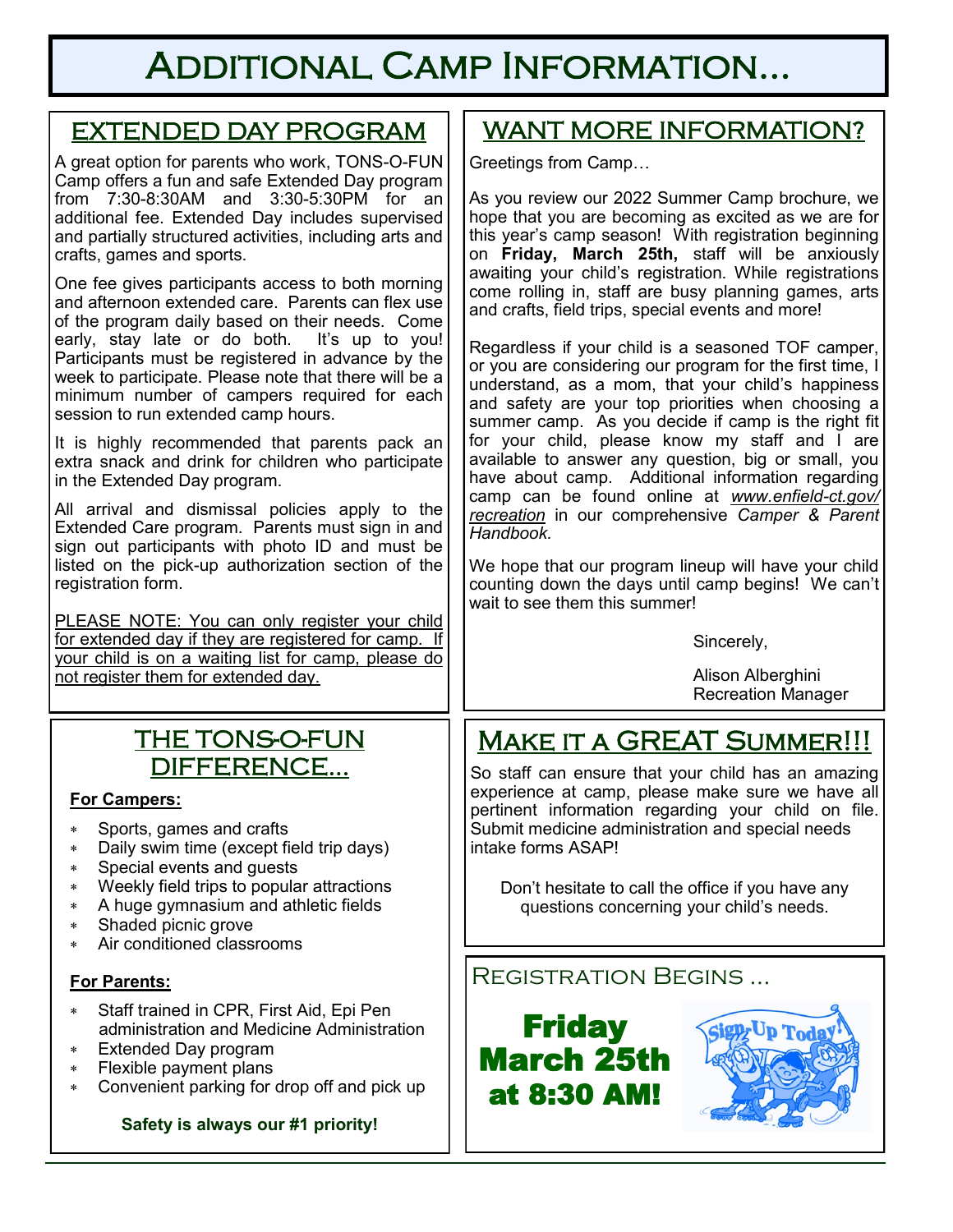updated 3/22

#### **TONS-O-FUN SUMMER CAMP REGISTRATION FORM**

*Please fill out BOTH sides of this form completely. PRINT CLEARLY!*

|                                                                                                                                                                        | <b>REGISTRATION INFORMATION</b>                     |          |                                                                                                               |                                    |                                                                                                             |  |  |  |  |
|------------------------------------------------------------------------------------------------------------------------------------------------------------------------|-----------------------------------------------------|----------|---------------------------------------------------------------------------------------------------------------|------------------------------------|-------------------------------------------------------------------------------------------------------------|--|--|--|--|
|                                                                                                                                                                        |                                                     |          |                                                                                                               |                                    | Male / Female Age:                                                                                          |  |  |  |  |
|                                                                                                                                                                        |                                                     |          |                                                                                                               |                                    |                                                                                                             |  |  |  |  |
|                                                                                                                                                                        |                                                     |          |                                                                                                               |                                    |                                                                                                             |  |  |  |  |
|                                                                                                                                                                        |                                                     |          |                                                                                                               |                                    |                                                                                                             |  |  |  |  |
| <b>CONTACT INFORMATION - PLEASE NOTE EMAIL ADDRESS IS REQUIRED TO RECEIVE WEEKLY CAMP</b><br><b>INFORMATION. WEEKLY MAILINGS WILL ONLY BE SENT IN ELECTRONIC FORM.</b> |                                                     |          |                                                                                                               |                                    |                                                                                                             |  |  |  |  |
|                                                                                                                                                                        |                                                     |          |                                                                                                               |                                    |                                                                                                             |  |  |  |  |
|                                                                                                                                                                        |                                                     |          |                                                                                                               |                                    |                                                                                                             |  |  |  |  |
|                                                                                                                                                                        |                                                     |          |                                                                                                               |                                    |                                                                                                             |  |  |  |  |
|                                                                                                                                                                        |                                                     |          |                                                                                                               |                                    |                                                                                                             |  |  |  |  |
|                                                                                                                                                                        | Best Contact Number :______________________________ |          |                                                                                                               |                                    |                                                                                                             |  |  |  |  |
|                                                                                                                                                                        |                                                     |          |                                                                                                               |                                    | Are there any court orders or parenting plans we should be aware of? YES NO (if YES, please provide a copy) |  |  |  |  |
|                                                                                                                                                                        |                                                     |          | IN CASE OF EMERGENCY, IF PARENTS LISTED ABOVE CANNOT BE REACHED                                               |                                    |                                                                                                             |  |  |  |  |
|                                                                                                                                                                        |                                                     |          |                                                                                                               |                                    |                                                                                                             |  |  |  |  |
| <b>Contact Name</b><br>Relationship                                                                                                                                    |                                                     |          | Telephone Number<br><b>Additional Number</b>                                                                  |                                    |                                                                                                             |  |  |  |  |
| <b>Contact Name</b>                                                                                                                                                    | Relationship                                        |          | Telephone Number                                                                                              |                                    | <b>Additional Number</b>                                                                                    |  |  |  |  |
|                                                                                                                                                                        |                                                     |          | SESSIONS DESIRED - Check all sessions you would like to register for & total registration fees at the bottom. |                                    |                                                                                                             |  |  |  |  |
|                                                                                                                                                                        | Regular Day Program  <br>8:30 AM - 3:30 PM          |          | <b>Extended Day Program</b><br>$7:30 - 8:30$ AM & $3:30 - 5:30$ PM                                            |                                    | <b>IMPORTANT</b><br><b>REGISTRATION INFORMATION</b>                                                         |  |  |  |  |
|                                                                                                                                                                        |                                                     |          | <b>Entering Grades 1-9 in September 2022</b>                                                                  |                                    |                                                                                                             |  |  |  |  |
| <b>Sessions</b>                                                                                                                                                        | <b>Activity Number</b>                              | Fee      | <b>Activity Number</b>                                                                                        | Fee                                | $\Rightarrow$ Weekly camp information will only<br>be sent via <b>EMAIL</b> . Paper mailings                |  |  |  |  |
| June 27 - July 1                                                                                                                                                       | 3603.0430.401                                       | \$149.00 | 3603.0430.408                                                                                                 | \$39.00                            | will no longer be sent.                                                                                     |  |  |  |  |
| July 5 - 8, no 7/4                                                                                                                                                     | 3603.0430.402                                       | \$129.00 | 3603.0430.409                                                                                                 | \$32.00                            | Participants will receive their group<br>$\Rightarrow$<br>assignment on Monday mornings                     |  |  |  |  |
| July 11 - 15                                                                                                                                                           | 3603.0430.403                                       | \$149.00 | 3603.0430.410                                                                                                 | \$39.00                            | during the weekly camper meeting.                                                                           |  |  |  |  |
| <b>July 18 - 22</b>                                                                                                                                                    | 3603.0430.404                                       | \$149.00 | 3603.0430.411                                                                                                 | \$39.00                            | <b>Campers with special needs must</b><br>$\Rightarrow$<br>submit an intake form when register-             |  |  |  |  |
| <b>July 25 - 29</b>                                                                                                                                                    | 3603.0430.405                                       | \$149.00 | 3603.0430.412                                                                                                 | \$39.00                            | ing. This is especially important for<br>campers who have a one-on-one                                      |  |  |  |  |
| Aug. 1 - 5                                                                                                                                                             | 3603.0430.406                                       | \$149.00 | 3603.0430.413                                                                                                 | \$39.00                            | during the school year.                                                                                     |  |  |  |  |
| <b>August 8 - 12</b>                                                                                                                                                   | 3603.0430.407                                       | \$149.00 | 3603.0430.414                                                                                                 | \$39.00                            | Campers who require medicine ad-<br>$\Rightarrow$<br>ministration must have completed                       |  |  |  |  |
|                                                                                                                                                                        | <b>Sub Total</b><br><b>Sub Total</b>                |          |                                                                                                               |                                    | paperwork on file ten business days                                                                         |  |  |  |  |
|                                                                                                                                                                        |                                                     |          |                                                                                                               | <b>Total cost for all sessions</b> | before the session start date.                                                                              |  |  |  |  |
|                                                                                                                                                                        |                                                     |          |                                                                                                               |                                    |                                                                                                             |  |  |  |  |

#### **Please read BEFORE you register**

If you provided us with your email address, you will receive an electronic confirmation that your registration has been processed. If not, please include a selfaddressed stamped envelope so we can mail you a receipt. Please contact the office if you do not receive registration confirmation within 10 days.

To be processed, registrations must include a completed registration form, proof of residency, and payment in full. Incomplete registrations cannot be processed.

If you have any questions about camp, please contact the Recreation Department BEFORE you register your child. Refunds are only given for medical reason on receipt of a doctors note. Please see Withdrawal Policy on page two for complete information.